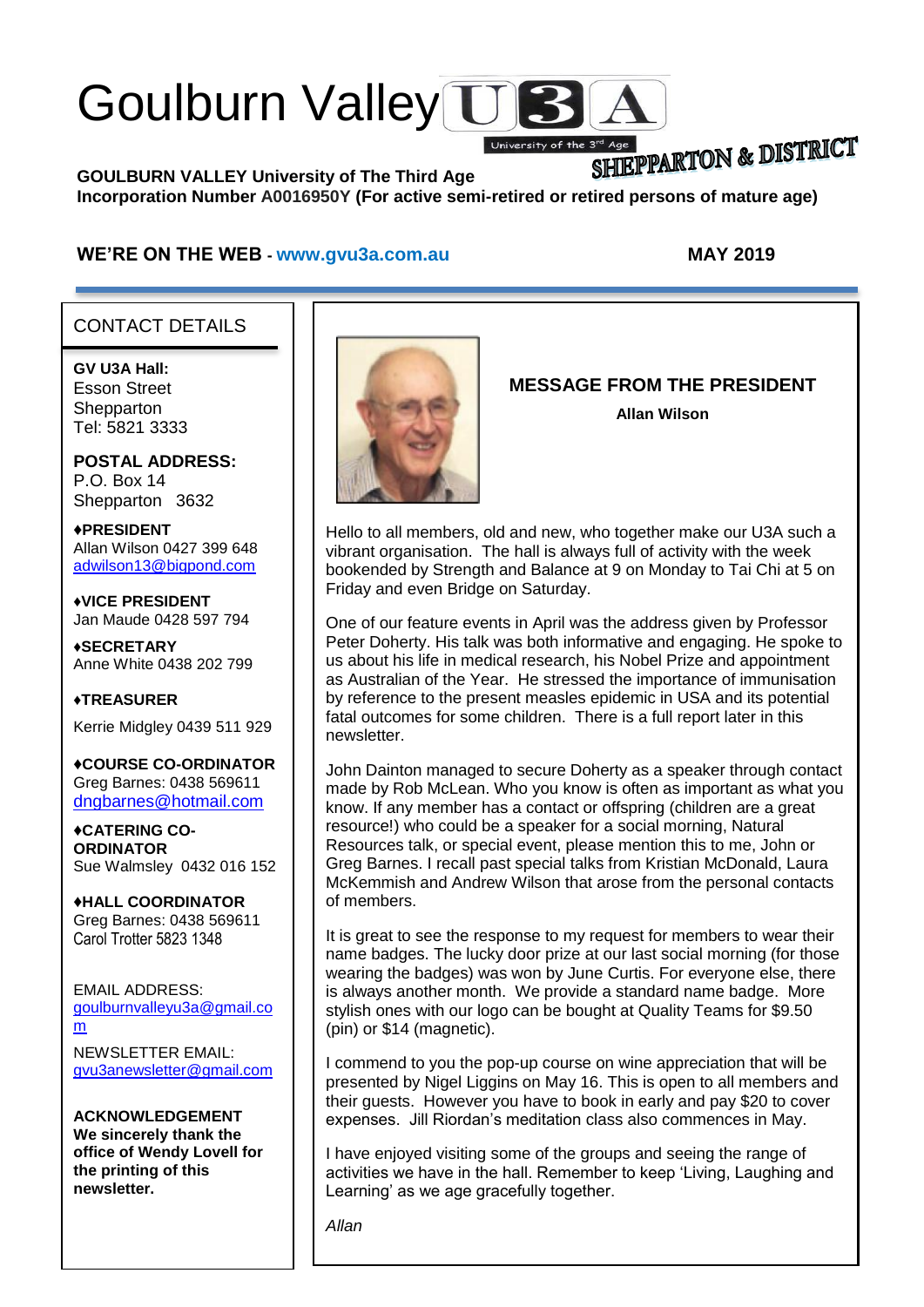# **CREATIVE ARTS**

Recently, Jackie Want again taught us all a new embroidery technique - candlewick. In the photo you can see Candy Carter thoroughly enjoying the experience. Jackie gave us different designs/projects onto which we could apply this new technique. Many of our members then went further by applying this technique to projects of their own designs/purpose. Thank you Jackie!

Our group is booked into Covers Restaurant (TAFE Hospitality) for our annual lunch, on Thursday 16th May, 12:00 midday. We cordially invite other U3A members to join us. If you are interested, could you please get in touch with Sonja Muir by the 6th May at the latest. Numbers need to be confirmed with Covers by then.



Sonja Muir, Co-ordinator. Mob: 0421509313

# **WRITING4PLEASURE**

Our March meeting saw another new face around the table and I am sure everyone enjoyed the varied stories that were offered. We were also very fortunate to have a presentation from two very interesting and informative guests. Di Roberts has written and illustrated, a series of children's books. Kim Mansell was her iPad/Computer Guru, fine-tuning all the photos and artwork for inclusion in the books, before Snapfish delivered the end result. Congratulations to both of them for producing an amazing set of children's stories.

We meet at 1.00 to 3.30 p.m.

On the **THIRD THURSDAY** of each month,

Venue - Shepparton Library meeting room.

A small cost of \$2.00 per person, covers hire of room and tea/coffee.

Each month a different member of our group, provides two topics for us to write approximately 500 words.

Topics for May - Something Easy

- Life Be In It.

Word for May - Egregious

QUOTE for the month: - "It's none of their business that you have to learn to write. Let them think you were born that way" - Ernest Hemingway

**CONTACT:** Lyn Austin. Phone - 0468 312 602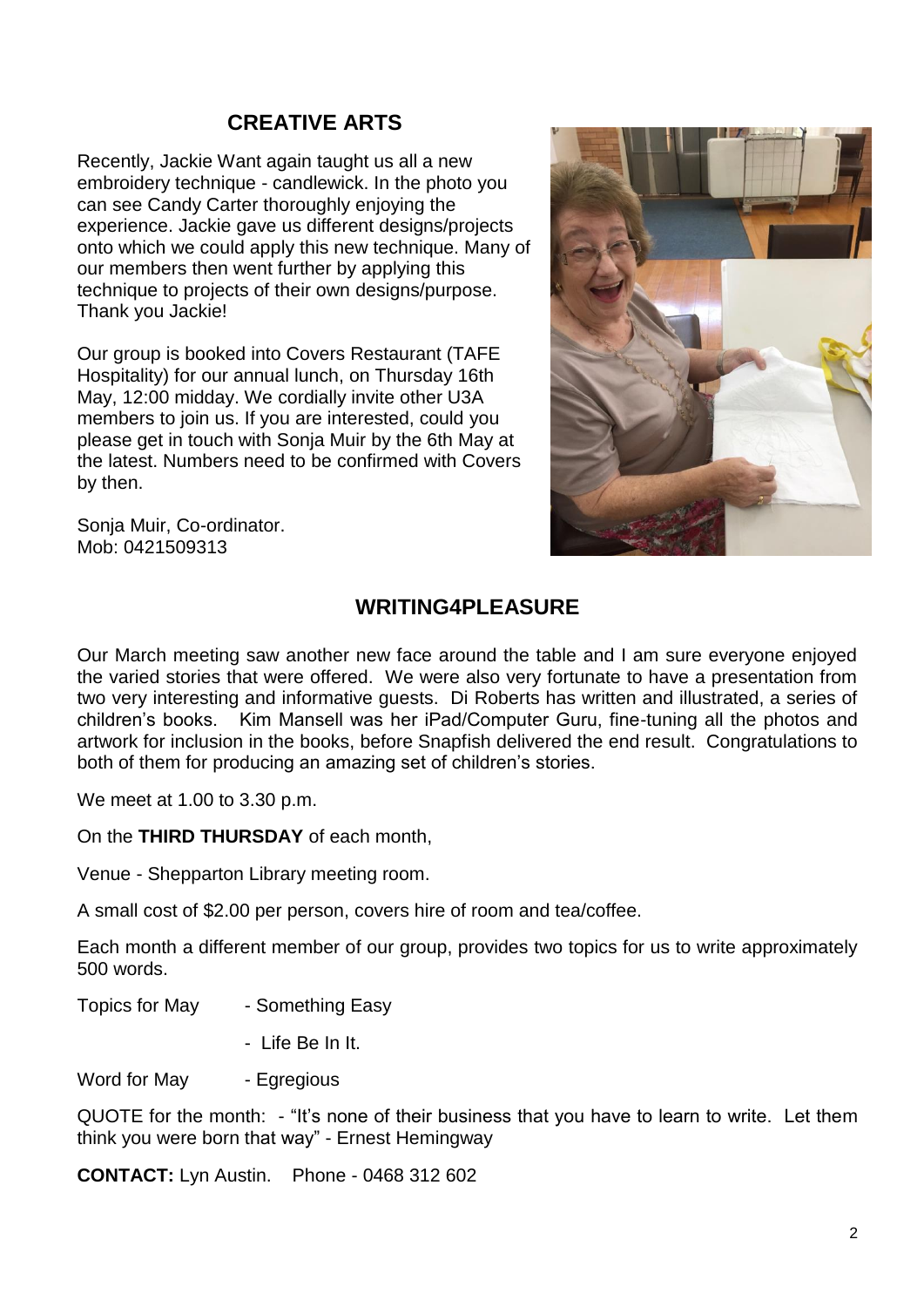# **OUR ADELAIDE TRIP**

An early start but our affable bus driver Malcolm was there to welcome us.

The countryside heading northwest was bare, with clouds of dust blowing across the dry land. Patches of emerald green surrounded homes and emphasised the irrigated paddocks. Our "smoko" was at Kerang and then lunch at Ouyen. A fascinating mural covered the wall depicting the history of the area. At one stage water had been delivered to the district by train!

During the afternoon many travellers slept, lulled by the eclectic music coming through the speakers. Malcolm's pertinent comments, as we whisked through the towns, were the highlight of the afternoon. The Adelaide hills were a welcome change of scenery. As we drove into the city, elegant homes built of sandstone lined the road. Finally we reached our motel in Glenelg, unpacked and enjoyed our first dinner together.

Tuesday morning we had a city tour before our trip on the Torrens River. Haighs factory was a chocaholics heaven. We watched the production line with some handmade specialties being created. We explored the Rundle Street Mall at lunchtime and included some retail therapy. Our visit to the Glenelg beach included a walk on the pier, a drink at the nearby hotel and for some, more shopping. After dinner we visited the Casino.

An early start the next day and a long drive to the 'whispering wall'. A curved concrete wall crosses the river which creates not only a weir, but a sound shell. You can whisper on one side and the sounds can be easily heard on the opposite bank. Then to the Barossa Valley where Seppelts had wine tasting on offer. There is also an art gallery exhibiting unique pieces and also individual studios where artist do their crafts. In the old vinegar room there is an extensive range of beauty products and delicious gourmet food. Most of us had lunch at the Nuriootpa Coop before we headed off to see the 'big boys toys' at the National Motor Museum in Birdwood. There are more than 300 vehicles and motorcycles. Alice Anderson is the only female featured at the museum. She was the first woman to have her own garage and employed only female mechanics. Chauffeurs were provided and driving lessons as well. Our last stop was The Rocking Horse Toy Shop at Gumeracha. More adventurous members climbed 18 metres to the top of the model horse, as we checked out the huge range of locally made wooden toys available inside.

On Thursday scones, jam and cream were served during our cruise of the Adelaide lakes. We were surrounded by imposing modern houses and some of the smaller original homes. The Maritime Museum gave us an idea of how cramped conditions were on immigration voyages to SA. There were artifacts from shipwrecks around the coast and the history of pearling as well. Off to Hahndorf after lunch. We wandered around the fascinating town, with its German heritage, sampling the coffee and delicious food. We decided not to visit the Beerenburg Strawberry farm.

An early breakfast on Friday before we headed to Mt. Gambier. We had morning tea at Menindee, between showers, and a quick stop at Kingston to check out the 'Big Lobster'. Lunch was at Robe in one of the many eateries. The Chinese landed here, (to avoid the Victorian poll tax), before walking to the goldfields. We had a look at the Blue Lake at Mt. Gambier before descending into the cave gardens. A volcanic crater that is now an oasis of green, with terraced lawns and cascades of ivy covering the limestone walls. Our final (coldest) night was spent at the upmarket Southgate motel.

On our last day we drove through some green undulating countryside with sweeping views. Morning tea was beside a wonderful community garden with a large range of vegetables.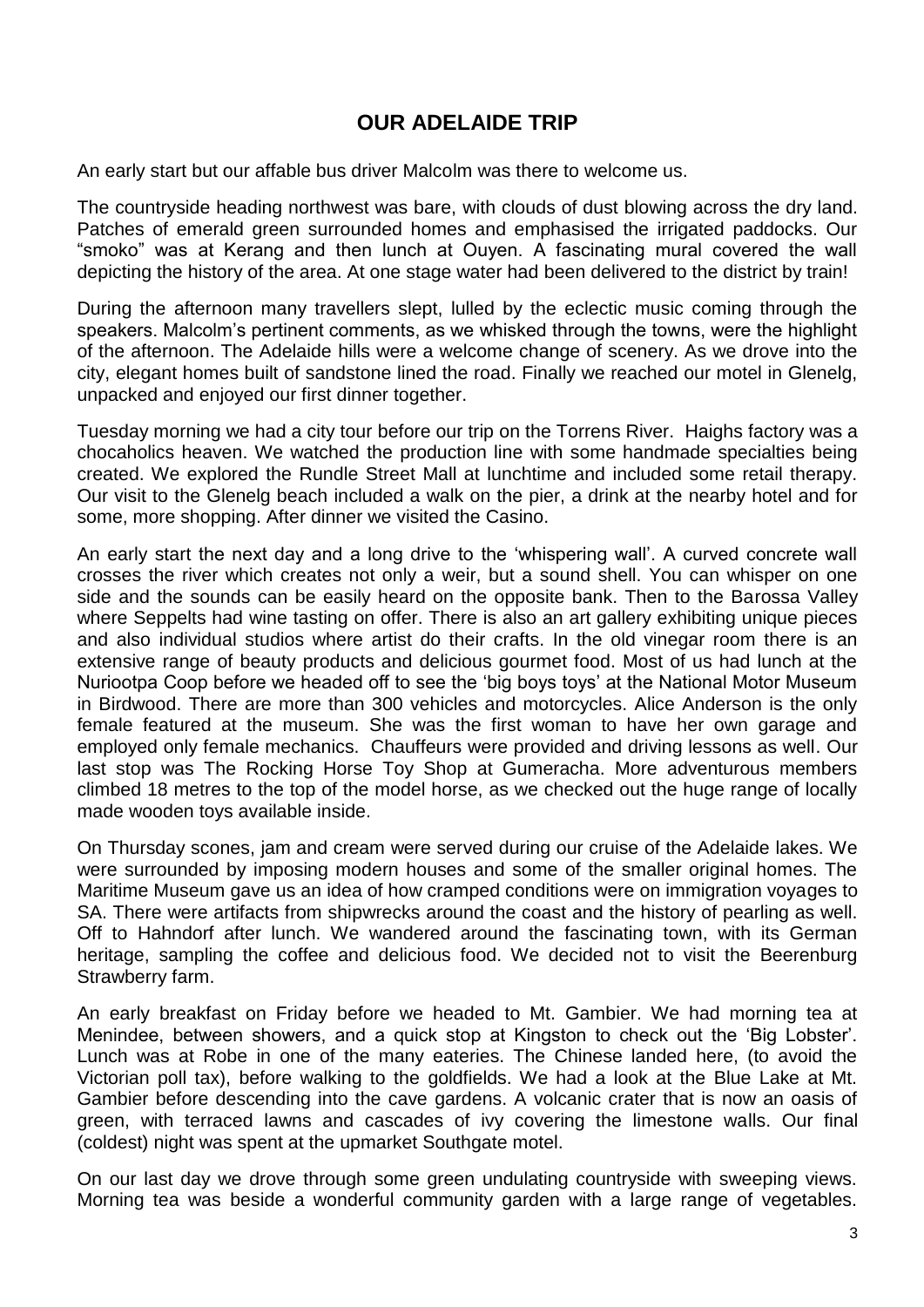Lunch was at Ararat where some beautiful historic buildings have been preserved. The railway station at Maryborough is magnificent and now contains an art gallery as well as a cafe. Our final 'cuppa' was at the Bendigo Pottery which now showcases the craft of many artists as well as the pottery.

The star of our travelling show was Malcolm. Always friendly and helpful despite the tardiness of some passengers. He was directed by Ray Watt, ably assisted by Kerrie Midgely. Thank you for a wonderful trip.

#### Glen Burdekin



# **Photography**

There will be photography group on Thursday, April 25 from 1 pm to 4 pm. Please let Lex Neville know if you will be attending.

On May 9, we will be having an evening outing to Nagambie. Meet at the U3A Hall at 3.45 pm to arrange car pooling and leave for Nagambie at 4 pm. We will have a BBQ at Judy's home before venturing out to do some evening photography. Please bring meat and drinks. Salads will be supplied. Questions to Lex or Gael (0458 215 794).

# **Wine Appreciation Pop up Course**

On Thursday 16 May from 4.30 to 6.00 pm Nigel Liggins will be leading a wine appreciation evening. During the evening we will learn which wines go with which foods, how some foods enhance the flavour of some wines and how some wines enhance the flavour of some foods. The cost will be about \$20 per head depending on numbers. You may bring a guest to this event, consider someone whom you think might be interested in joining our U3A.

Please let me know by Wednesday 8 May (I already have a few names from the previous newsletter article)

Greg Barnes email: [dngbarnes@hotmail.com](mailto:dngbarnes@hotmail.com) or phone: 0438 569 611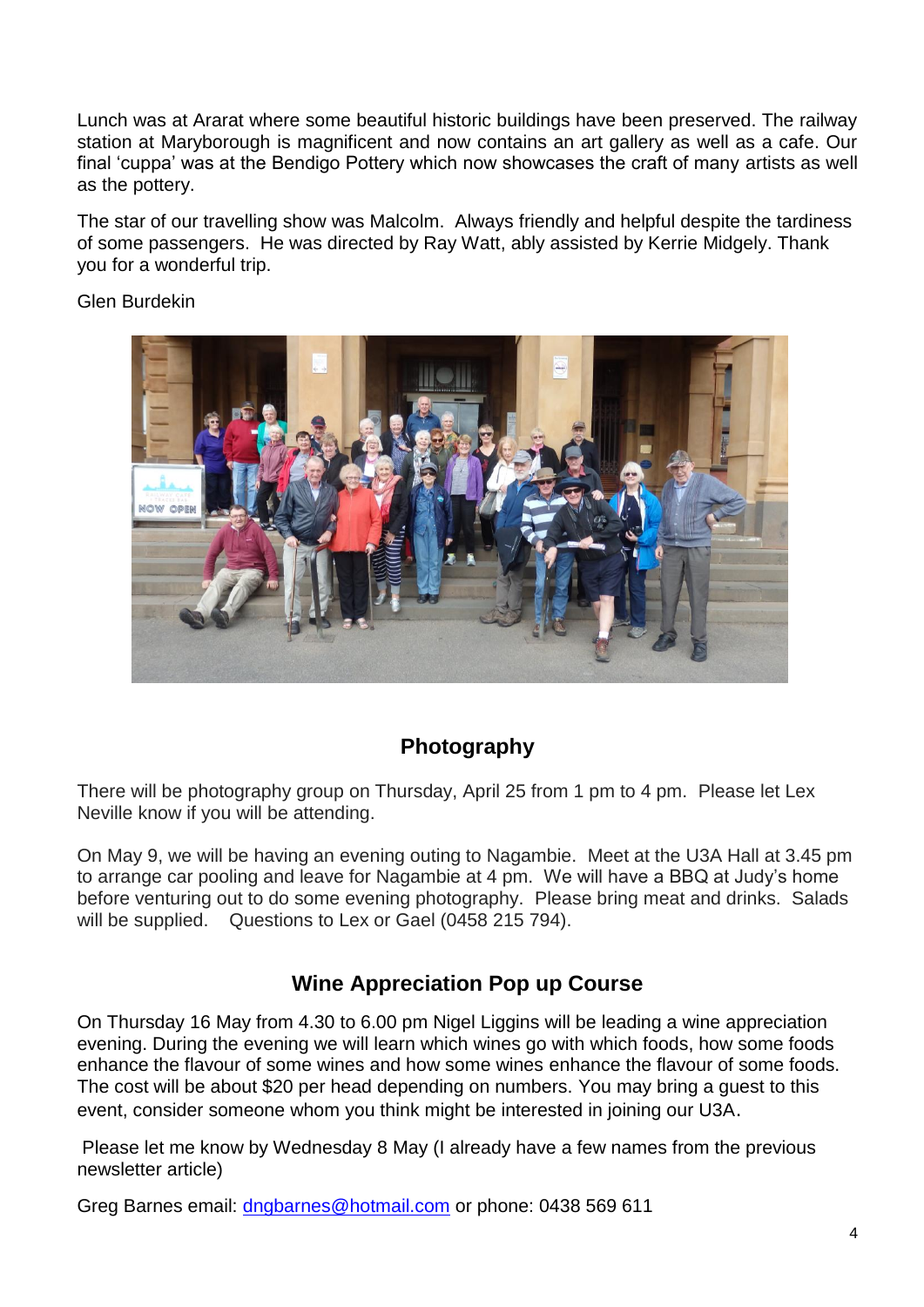# **WALK AND TALK**

For **Wednesday May 8** our walk to **Crusoe Reservoir** at Kangaroo Flat has been planned by Denise Leffler. We will drive straight to the nearby Number 7 Park where there is a nice undercover picnic area and a toilet for morning tea. Number 7 Park Reservoir was the first of its kind in Australia in supplying treated drinking water to Bendigo's gold miners of the 1860's. After eating we will then drive a couple of km to Crusoe Reservoir where we will walk the 3.3 km track which takes about an hour. The Park has all been designed to be accessible for people of all abilities. We will then return by car to Number 7 for lunch. Some people might choose to walk the link track back!

After lunch, if we choose, we could then walk the short track 1.4km track around Number 7 reservoir. This takes about half an hour. Bring your own morning tea and lunch and wear shoes and clothing suitable for the weather conditions of the day. New walkers are very welcome to join us. Meet at the U3A car park at 8.45am for a 9am start in shared transport.

Thanks to Ted Stephens for organizing our walk around the Tronah Dredge Hole and garden visit at Harrietville in April. Our photo shows John Atkins showing us around his 12 acre *Shady Brook* garden which had many different shrubs, flowers and trees which were coming into their autumn glory.

Christine Wilson 5822 1474 0428 399 648

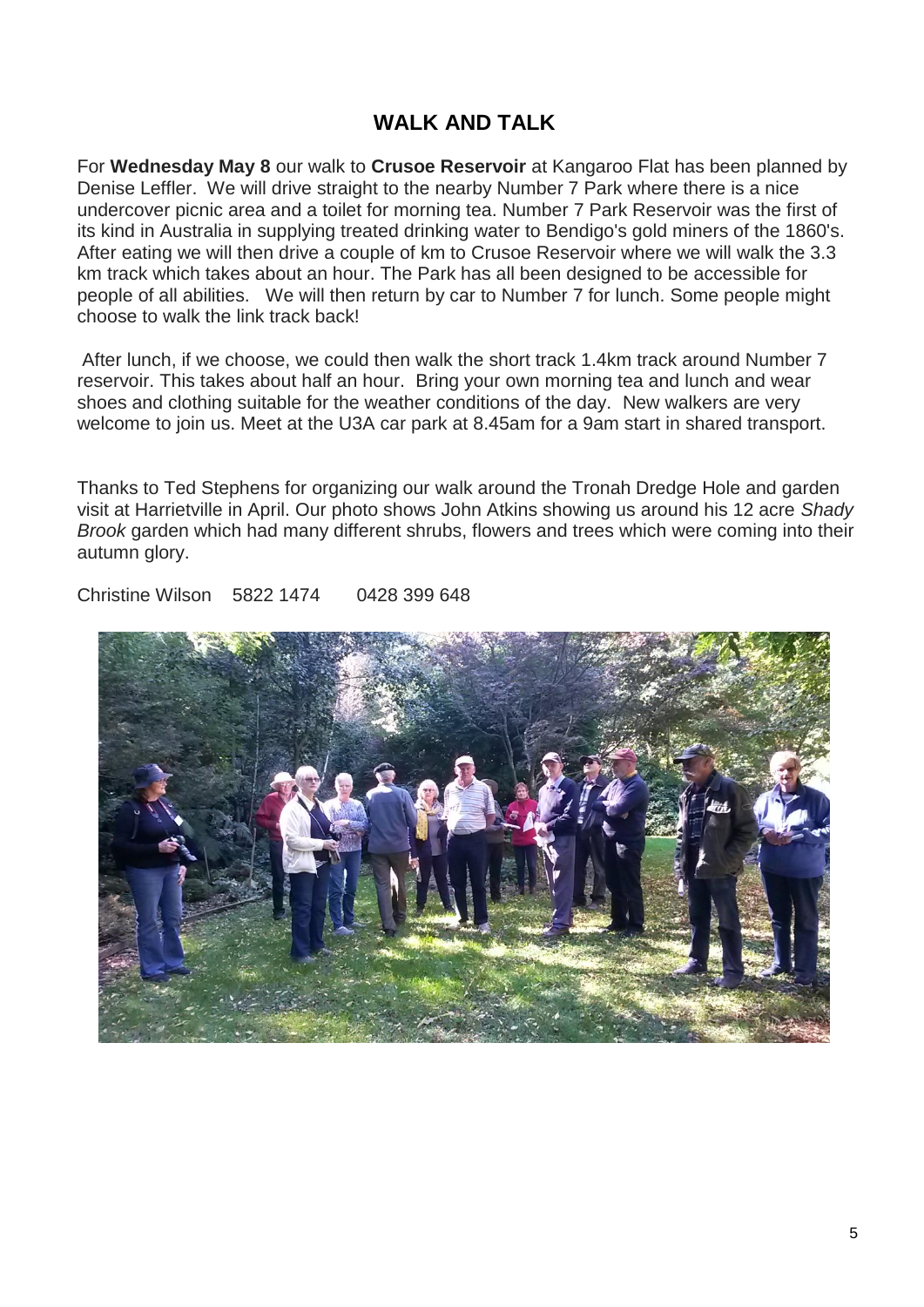# **INDUSTRY TOUR Wednesday 22 May 10.30 am**

The next industry tour will be to GOTAFE William Orr Campus, Wanganui Road, Shepparton on Wednesday 22 May.

Owen Starritt will show us around for about 1 ½ hours. Some senior secondary college students will be present on the day, to have a look at courses that may appeal to them. That should add interest to what Owen tells me is a wide range of activities.

Note the time: 10.30 - not our usual time of 10.00 am. Wear closed shoes. Meet at the campus just before 10.30. There is ample parking. Car sharing should be easy; I will place an attendance form in the lobby with space to indicate a need for a lift.

John Hetherington [mrjfh@me.com](mailto:mrjfh@me.com) 0419 319 339

# **Opera Appreciation**

The Opera Appreciation group will be travelling to Wangaratta on April 28 for our next Met opera Adriana Lecouvreur. Carmen will be coming up soon after that on May 12. Bring your hankies if you are prone to a tear or two. Be prepared for the heroines to die in both. That's Opera!!

If you feel like a good cry ring Co-Ordinator Madeline Dyer on 0417580025 or [dyerm979@gmail.com](mailto:dyerm979@gmail.com) to organise transport.

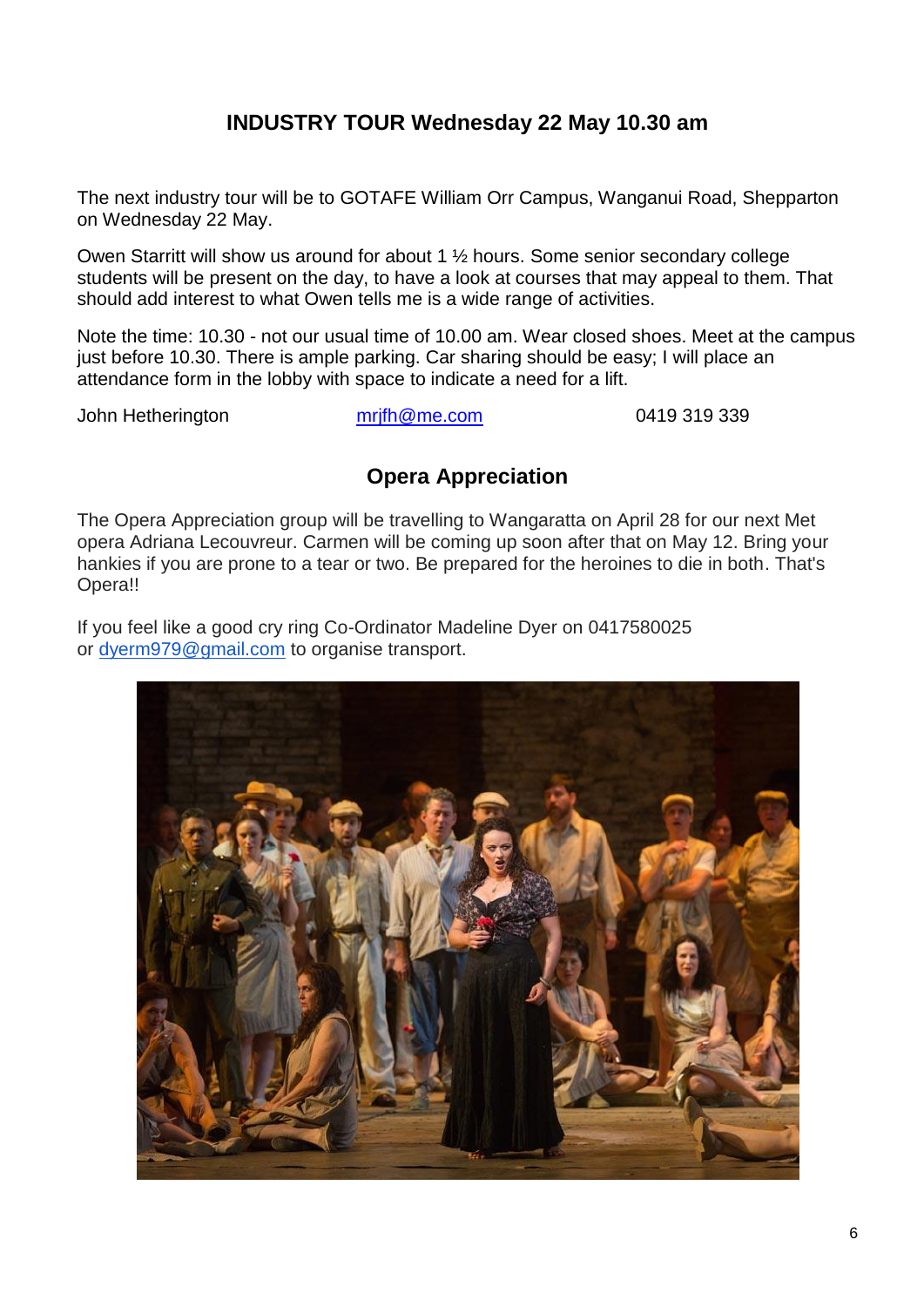# **NATURAL RESOURCES & REGIONAL DEVELOPMENT**

### **FRIDAY MAY 3, BUS TRIP, BROWN BROS. MILAWA**

Departs Ford's Bus Depot Telford Drive Shepparton **8am** returns approx. 5pm The trip includes a winery tour conducted by John Brown & staff, followed by an informative wine tasting, lunch at the epicurean centre, and John Brown will give a presentation on the history of the business.

Cost \$50.

#### **FRIDAY MAY 10, 10AM U3A Hall**

**GUEST SPEAKER**; Neville Wells, Parks Victoria Ranger Team Leader Shepparton

**SUBJECT**; Role & Responsibilities of Parks Victoria. Neville's talk will include a brief overview of the restoration of Day's Mill Murchison

John Dainton ph. 5821 3881 or mob. 0417 549 502

# **HISTORICAL STUDIES**

### **MONDAY MAY 13, 10AM U3A HALL**

Bryan Gannon will give an overview of the history of the State Savings Bank from 1842 to 1991. All Welcome

John Dainton ph. 5821 3881 or mob.0417 549 502

# **BIRD WATCHING**

Our next outing will be a morning at the Australian Botanic Garden Kialla, on the 15th May. Please meet at the U3A hall at 9am departure or at the Garden at 9.15am. Please contact Don Roberts 5825 2404. 0448 889 224 or Marge Clark 0429 350 875. The March outing was at Victoria Park Lake and Goulburn River Path where we observed 42 species some of which were, Australian Reed-Warbler, White-breasted and Dusky Wood-Swallows, Azure Kingfisher (see picture), Musk and Rainbow Lorikeets, Little and Long-billed Corellas, Eastern and Yellow Rosellas, Weebill and Brown Treecreeper. The April outing was at Lower Goulburn National Park Bunbartha, this location has rolling sandhills with Yellow Box, Grey Box and River Red Gum and plantings of Silver Banksia and Grey Mulga which were growing well considering the low rainfall in recent months. The birds were very poor - only 13 species recorded, some of which were White-throated and Brown Treecreepers and Striated Pardalote.

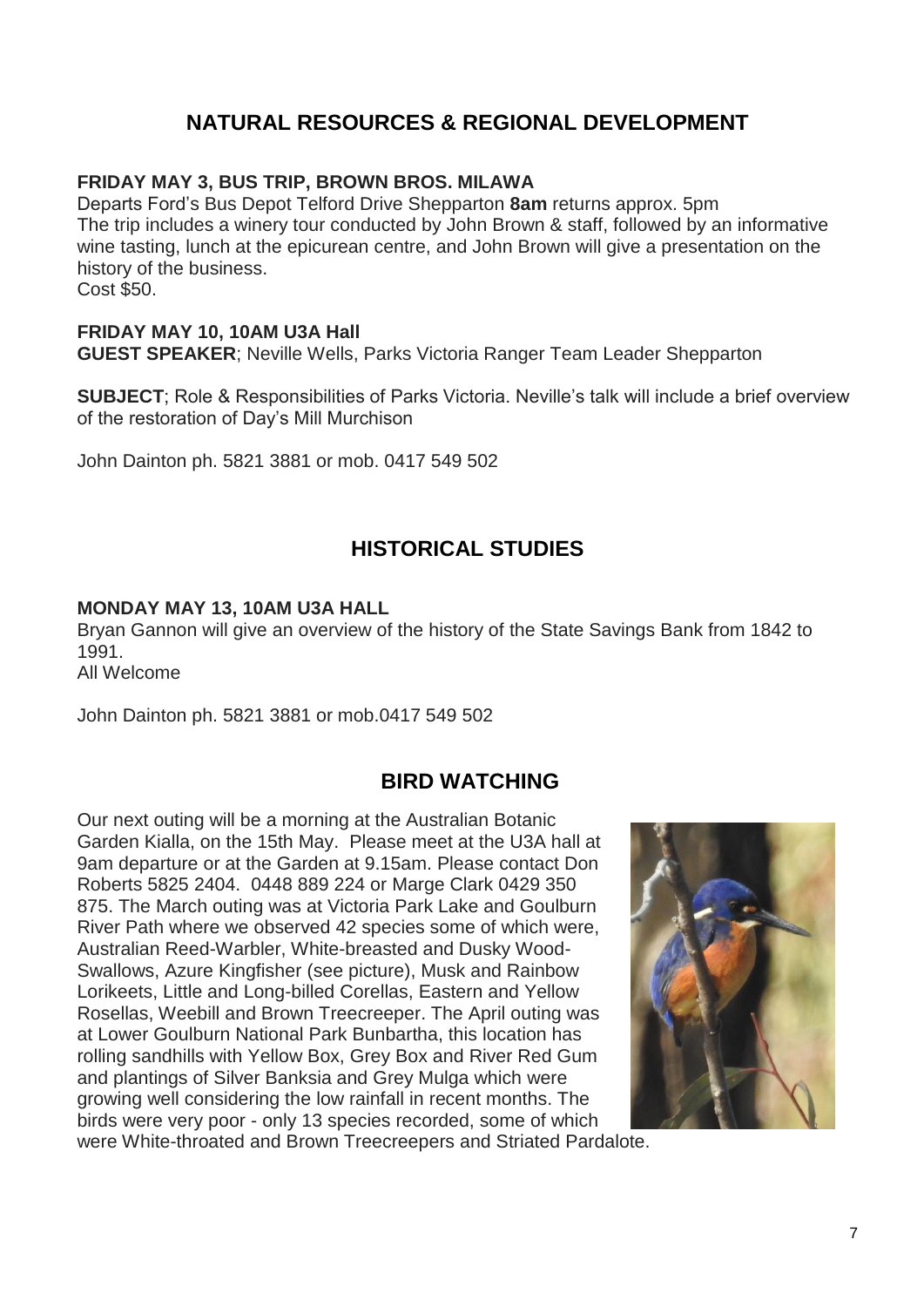# **Different courses for U3A**

Liz Lee and I attended a U3A regional meeting with about 11 other local U3As in early April. There was a segment about what courses each U3A does so Liz and I noted down the courses we don't do at our U3A. The courses were: archaeology, visiting the artist, ukuleles, cryptic crosswords, understanding the share market, genealogy, chess, on line subjects, walking football (soccer without running - a good way to integrate different ethnic groups) and Pickle ball (like tennis but with a largish plastic ball with circular holes cut in, largish wooden bats, a metre high net and the court is the size of a badminton net. It is all the rage in Wangaratta and Whittlesea. If you would like to lead any of these courses, or any other course for that matter, let me know.

Greg Barnes phone 0438 569 611 – email [dngbarnes@hotmail.com](mailto:dngbarnes@hotmail.com)

# **SCIENCE MATTERS**

**Monday May 6**: Nigel Liggins will continue his series of talks on '**Chemistry in the Market Place**', with emphasis on cooking oils.

**Monday May 20**: John Bush will present a talk on **How things Evolve, the Age of Enlightenment and the Magic of the Galapagos Archipelago.**

Evolution is all around us. We will consider early evolutionary thought and carry out a brief tour of the very special Galapagos Islands.

Both talks begin at 1.30. **Contact**: Allan Wilson 0427 399 648

# **SOCRATES CAFÉ**

Questions are at the heart of Socrates Café, asking rather than answering them, as the answer can almost be found in posing the correct question.

All are welcome to Socrates Café, with gatherings held at 10:00 am on the fourth Monday of each month. Socrates Café provides an opportunity for members to engage in open discussion, under the Chatham House rules, tackling topics of contemporary interest. The topic for May 27 is **"Does absolute power corrupt absolutely?"**

Contact: Robert McLean 0400 502 199, [r.mclean7@ciloud.com.](mailto:r.mclean7@ciloud.com)

## **MEDITATION**

Jill Riordon is leading Meditation classes again in May where different types of meditation will be explored. Bring your own mat and wear comfortable clothing. If you wish to attend the class the first session is on Tuesday May  $7<sup>th</sup>$ , 4-5pm. For more details phone Greg Barnes on 0438 569 611.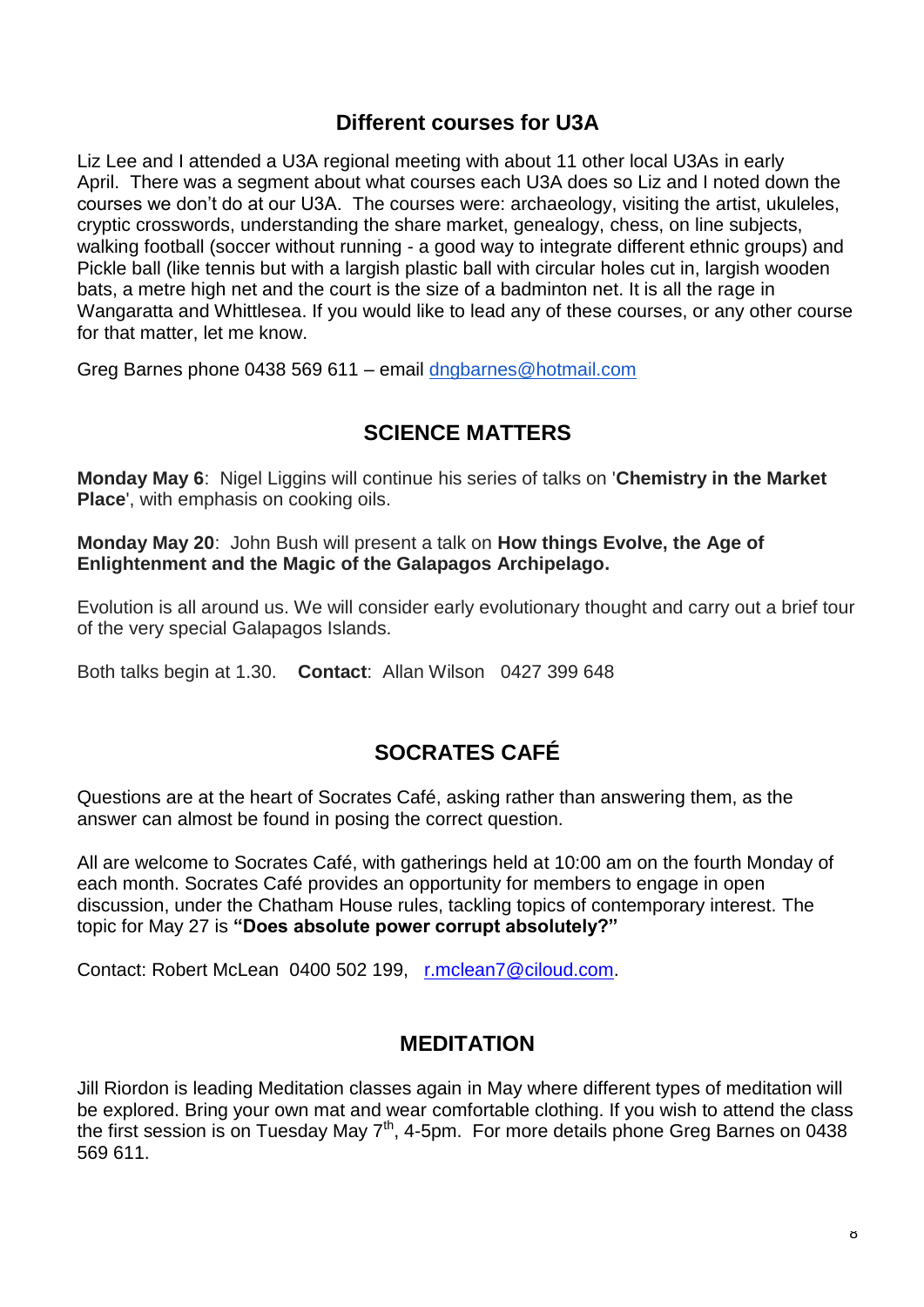# **Visit of Professor Peter Doherty, Friday 12, April 2019**



Nobel Laureate Professor Peter Doherty was welcomed by John Dainton to the U3A Goulburn Valley last Friday morning.

Professor Doherty entertained all present with a talk titled "Living with Killers".

Professor Doherty related his journey of research from training as a veterinarian to jointly winning the Nobel Prize for physiology of medicine with Rolf M. Zinkernagel in 1996. This was awarded in the broad area of T-cell-mediated immunity. He described making the scientific discovery together by chance, then they worked hard to prove it. This allowed others to go on in research to make further breakthroughs.

He gave a brief history on the discovery of different types of blood cells, particularly focussing on lymphocytes, a type of white blood cell responsible for our immunity. He described different types of immunity - both our innate immunity and adaptive immunity. Adaptive immunity has a high degree of specificity and forms the basis of the modern immunisation system, mediated via the white blood cells, or their secreted products, antibodies. He said smallpox had been wiped out world- wide in 1977, and Rinderpest, a bovine disease in 2011, by global immunisation programs.

He went on to explain that there are 2 types of lymphocytes, described as "helper" and 'killer" T cells. He showed a short real time video of a "killer T-cell" attacking a bacterium. He also demonstrated the complexity of the research currently being done at the University of Melbourne, ANU and Monash Universities. The "killer T-cells" also keep cancer under control. His work has helped doctors in the USA develop therapies to successfully treat some cancers, an example being melanoma. A colleague of Professor Doherty discovered that there is a molecular switch turned off in cancer and then worked out how to turn the switch on.

Although Professor Doherty no longer works actively in research, he urged all people to get vaccinations for the current influenza season. He said further research needed to be done to discover why fit young adults, pregnant women and indigenous communities were particularly susceptible to the current strains of the flu.

He also suggested that children need to get "down and dirty" or play in the dirt as we need to give our immune system a bacterial load early in life, the current theory being that our society is too clean, leading to the development of allergies, although he said, this theory was difficult to prove.

He related a story about being asked over the phone to be Australian of the Year in 1997, while he was in Memphis, USA working in research at the St Judes Children's Hospital. He was extremely busy running research projects and politely asked if it could be put off for a year. He was told "No" and then he realised what a wonderful opportunity it was to promote science to ordinary Australians, and what a difference it would be to the usual sporting heroes or entertainment personalities that were usually appointed.

Professor Doherty was extremely generous with his time and fielded many questions from a very engaged audience. He signed copies of his latest book, "the Incidental Tourist" and later in the day spoke about this at the GV Library.